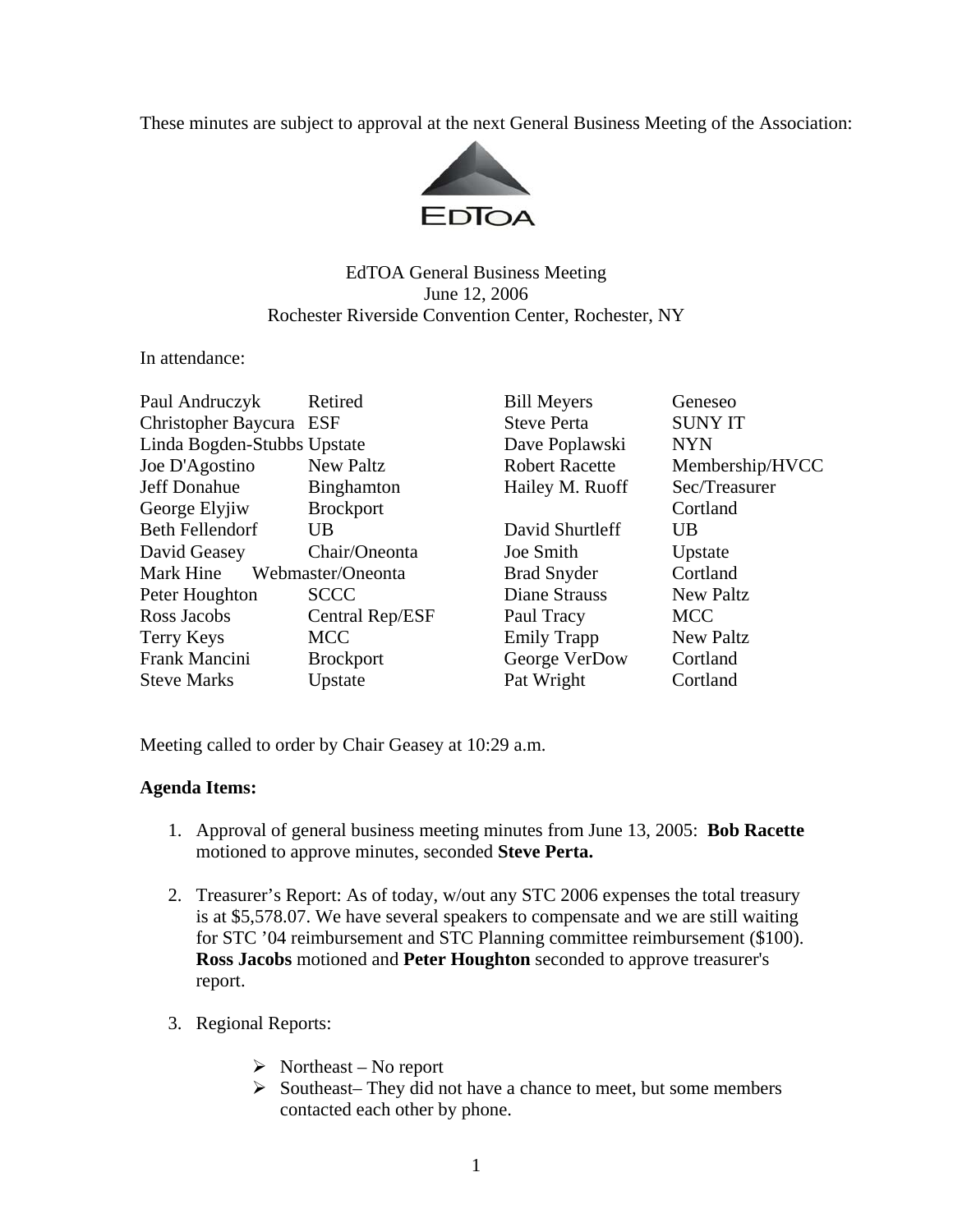- $\triangleright$  Central No report
- $\triangleright$  Western No report
- ¾ Webmaster– **Mark Hine** He has been working diligently on the upgrade and upkeep of the site. He will be consulting with the EB to make sure the site is current. He will be working on making it ADA compliant as well.
- ¾ SUNY Council of CIO's **Jeff Donahue**  Monthly conference calls that deal with system wide concerns. There are discussions of new Course Management software that will be implemented throughout SUNY. Jeff will start posting the minutes from these meetings on the EdTOA general list. There was an issue about media services' salary ranges that was turned into a sub committee of the CCIO's. There has been no movement recently but Jeff feels this will be a highly debated issue that will see progress soon.
- 4. Subcommittee Reports:
	- $\triangleright$  Membership Committee Bob Racette Is concerned at the lack of participation. Would like to create a new definition for EdTOA to perhaps bring forth those members that do not know they can benefit from membership. The entire association should have a say in the matter. Dave asked the entire membership to join Mark and Bob in helping in this endeavor. Discussion ensued.
- 5. New Members Recognition: New members were asked to introduce themselves and they were recognized.
- 6. New York Network: Dave Poplawski We have a new Chancellor so SUNY TV is on the back burner right now; Joeil is no longer with us so there is no one to take up the SUNY TV project. Dave has asked those campuses who redistribute the NYN service to contact him for new receivers. This should happen around Labor Day. Some of the issues with the old receivers are the aging capacitors are not lasting. If there is an encrypted signal the old receiver will not receive. Budget is flat. The production truck money is being revamped from a full scale production truck to something much smaller. Hopefully with the new agreement with Verizon and Direct TV they will have statewide coverage and perhaps nationwide coverage. NYN is asking that campuses submit programs that would be of interest statewide for distribution. NY 1 will be dropping NYN by the fall but CUNY TV has agreed to redistribute NYN programming. Empire State Outdoors – just completed the first (hopefully not last) season of this show and are now trying to find underwriting to continue.

**EdTOA Award –** Bill Meyers was recognized for his outstanding dedication to EdTOA.

## **New Business:**